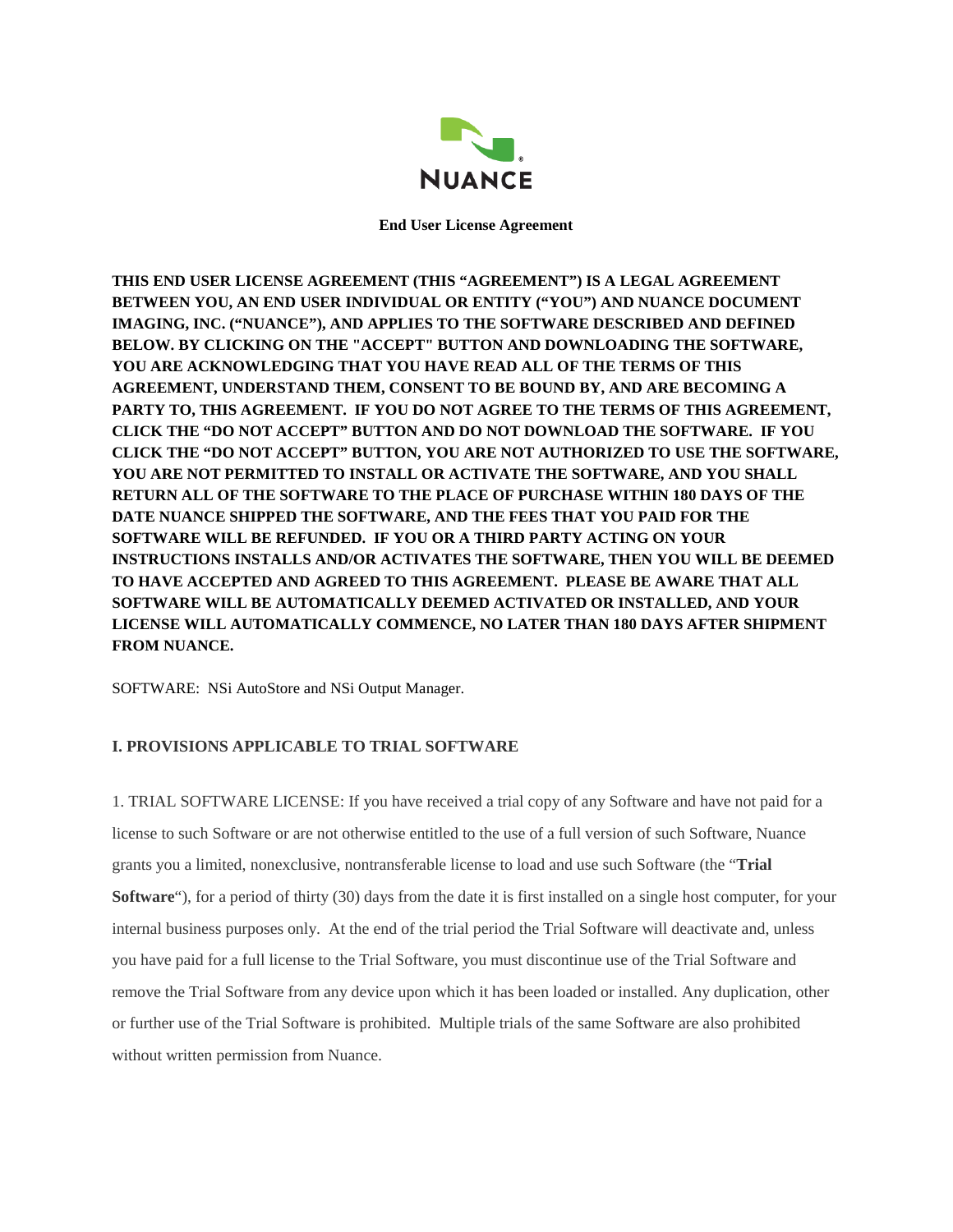2. All title, copyrights, patent rights, and other proprietary rights to the Trial Software reside exclusively with Nuance and/or its licensor(s). The Trial Software may include software developed by third parties, who shall be considered third party beneficiaries of your obligations under this Agreement.

3. NUANCE AND ITS LICENSORS DISCLAIM ALL REPRESENTATIONS, WARRANTIES AND INDEMNIFICATIONS, EXPRESS OR IMPLIED, WITH RESPECT TO THE TRIAL SOFTWARE TO THE MAXIMUM EXTENT PERMITTED BY LAW. THE TRIAL SOFTWARE IS PROVIDED "AS IS", AND NUANCE AND ITS LICENSORS FURTHER DISCLAIM ALL LIABILITY FOR ANY LOSS OF DATA, BUSINESS INTERRUPTION OR OTHER DAMAGES RESULTING FROM THE USE OF THIS PRODUCT.

4. If you have questions regarding the installation or use of the Trial Software, customer support information and answers to Frequently Asked Questions are available at http://www.notablesolutions.com/support. Additional product support may be available with the purchase of a support and/or maintenance agreement from Nuance.

5. Except as otherwise set forth above, the provisions set forth below shall apply to all Trial Software.

#### **II. PROVISIONS APPLICABLE TO SOFTWARE (FULL VERSION)**

# **1. LICENSE GRANT**

1.1 Nuance grants to you a non-exclusive, non-transferable license to use the licensed Software and the accompanying documentation for your own internal business purposes in perpetuity, provided you remain compliant with, the terms and conditions of this Agreement. Certain Software and/or components thereof may be subject to certain use or capacity restrictions as set forth in its accompanying documentation. For clarity, for all peripheral devices (scanner, Multi-Function Device (MFD), mobile, desktop etc.), with either a direct integration or indirect integration (including but not limited to email, folder, and cloud), you are required to purchase device connectivity licenses (user licenses, device licenses or file import licenses, as applicable) regardless of the media, method, protocol or form of transmission used by such peripheral devices to send data and images to the Software. Any connectivity licenses provided to you by Nuance will be subject to the terms and conditions of this Agreement, unless the parties expressly agree otherwise. For clarity, if a particular license is of a type that is assigned to a named user (such as a desktop license to connect to a scanner), then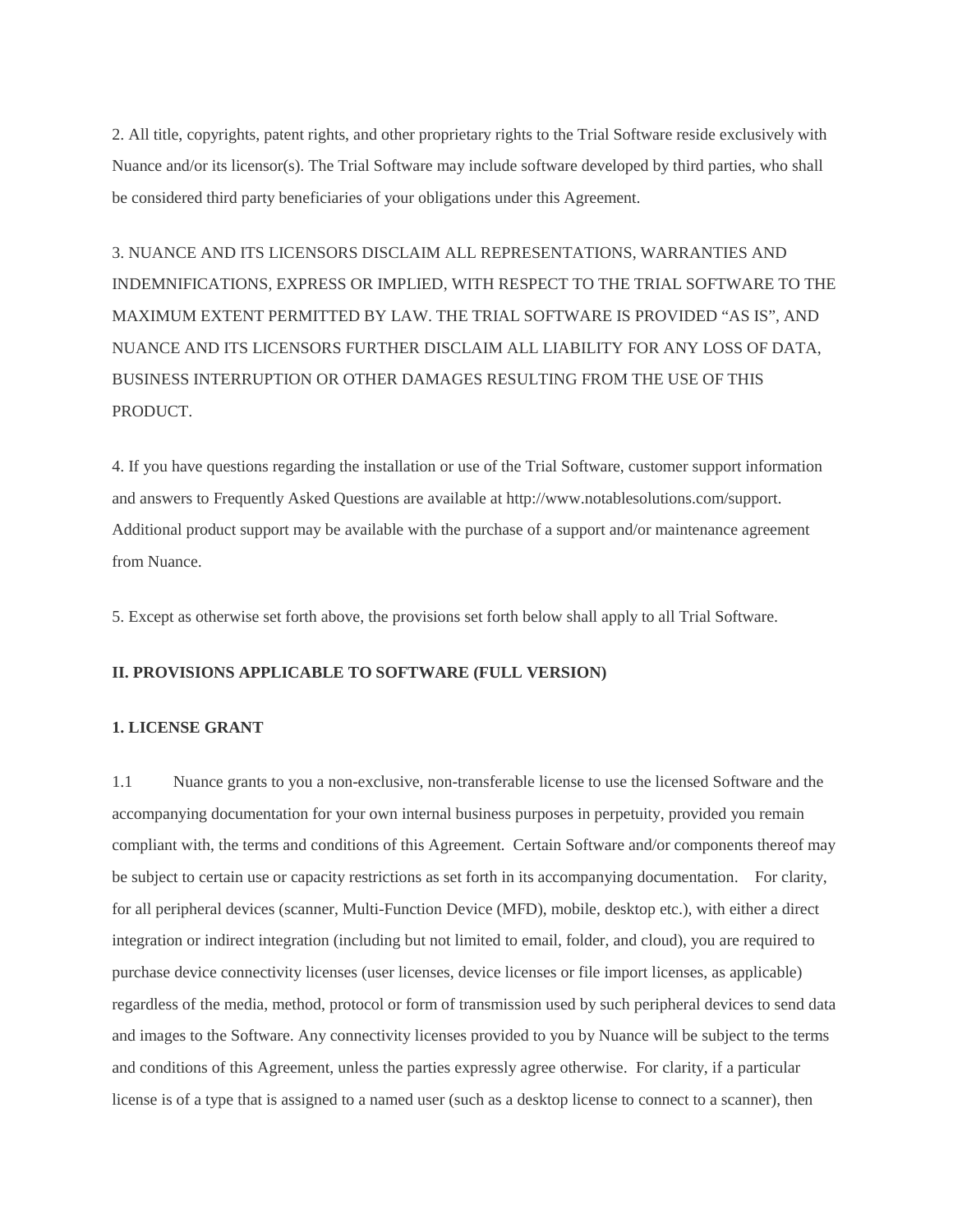that license, and the instance of the Software covered by such license, may not be shared or used by multiple users, irrespective of whether such use is simultaneous, even if such other users also have access to the licensed device (via a LAN or otherwise). Notwithstanding the foregoing, a single named user may access the Software from multiple devices, as specified in the documentation. Notwithstanding the foregoing, the Software may only be used by the single named user. If the Software is an upgrade or a trade-up or an update that makes the existing version of the Software duplicative, you are authorized to use the Software only if it is covered by a current maintenance agreement and you are an authorized user of a qualifying product or prior version of the Software entitling you to such upgrade or trade-up as specified by Nuance and provided you (i) either delete the qualifying product or install the Software on the same computer or logical network location as the qualifying product and (ii) do not transfer the qualifying product to any other person or entity.

1.2 You can make a copy of the Software only for backup purposes. Your backup copy of the Software must include and retain all confidential, proprietary, patent, copyright and/or trademark notices contained on the original copy of the Software.

1.3 This license is not a sale. Title and copyrights to the Software (including any backup copy) will at all times reside exclusively with Nuance and/or its licensors. You have no rights to the Software other than the license granted herein. This means that you may not create derivative works of the Software, or attempt to decompile or reverse engineer the Software or permit third parties to do so, except to the extent required to obtain interoperability with other independently created software as explicitly permitted by law. You may not distribute, alter or modify nor cause or allow others to alter or modify the Software. Except in accordance with the license granted to you or as otherwise approved in writing by Nuance, you may not transfer or distribute this license or your original or any backup copy of the Software to another computer or to any other person or legal entity. If the Software contains software developed by a third party, such third party shall be considered a third party beneficiary of your restrictions and obligations under this Agreement.

1.4 You agree not to provide or otherwise make available the Software to anyone other than your employees and agents making normal licensed use of the Software.

1.5 Software may not be used in any timesharing, Internet or service bureau-type use or distribution without explicit prior written permission from Nuance in each specific instance.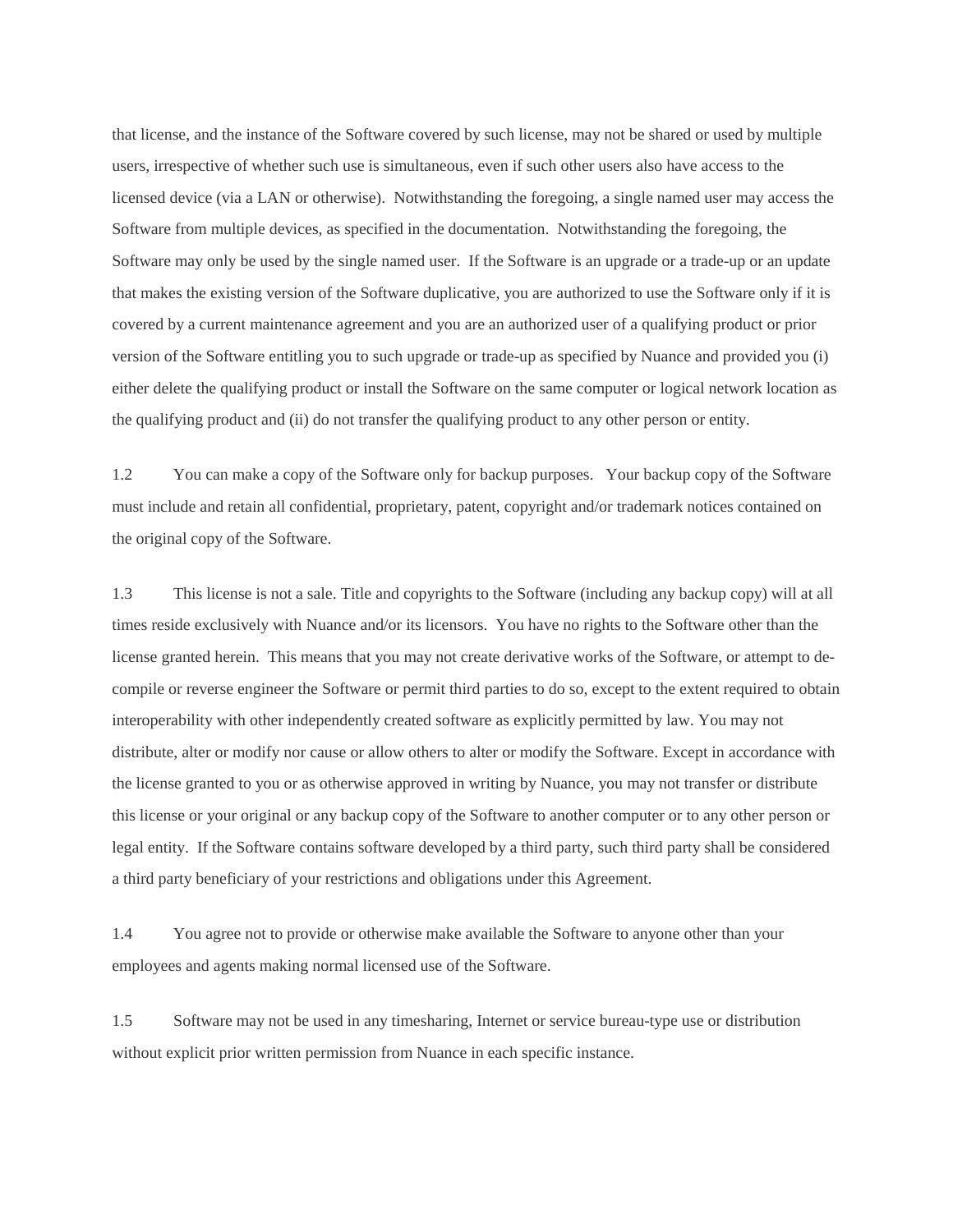1.6 You will not register or use any internet domain name which contains Nuance's or its licensors' trademarks in whole or in part or any other name which is confusingly similar thereto.

1.7 File Import. If You license the component of AutoStore known as File Import, you are authorized to perform up to Sixty Thousand (60,000) page conversions per year per license acquired. Such amount represents the normal capacity of a single File Import license. Additional capacity is available from Your original place of purchase.

1.8 You will indemnify and hold Nuance and its licensors harmless from all loss, damage, expense or liability in connection with your use of the Software.

### **2. WARRANTY AND DISCLAIMER OF WARRANTY**

For ninety (90) days from the date of Nuance shipment, Nuance warrants that (i) the Software will substantially conform to the applicable user documentation; and (ii) that the media on which the Software is distributed and the user documentation (if any) are free from material defects in materials and workmanship. Nuance will, at its option, refund the amount Nuance received for the Software or provide you with corrected items at no charge provided that the defective item(s) is returned to Nuance within ninety (90) days from the date the Software is shipped by Nuance. Any misuse or unauthorized modification of the Software will void this limited warranty. Nuance and its licensors do not warrant that the operation of the Software will be uninterrupted or error free.

ALL IMPLIED WARRANTIES AND CONDITIONS (INCLUDING ANY IMPLIED WARRANTY OF MERCHANTABILITY OR FITNESS FOR A PARTICULAR PURPOSE) ARE DISCLAIMED.

### **3. LIMITATION OF LIABILITY/ DISCLAIMER OF CONSEQUENTIAL DAMAGES**

NUANCE'S LIABILITY TO YOU FOR DIRECT DAMAGES WILL NOT EXCEED THE PURCHASE PRICE YOU PAID FOR THE SOFTWARE. IN NO EVENT WILL NUANCE OR ITS LICENSORS BE LIABLE TO YOU FOR ANY SPECIAL, INDIRECT, INCIDENTAL, CONSEQUENTIAL OR PUNITIVE DAMAGES (INCLUDING BUT NOT LIMITED TO DAMAGES RELATED TO DATA LOSS, LOST PROFITS OR BUSINESS INTERRUPTION) IN ANY WAY ARISING OUT OF OR RELATING TO THE SUBJECT MATTER OF THIS AGREEMENT. THE LIMITATIONS OF LIABILITY SET FORTH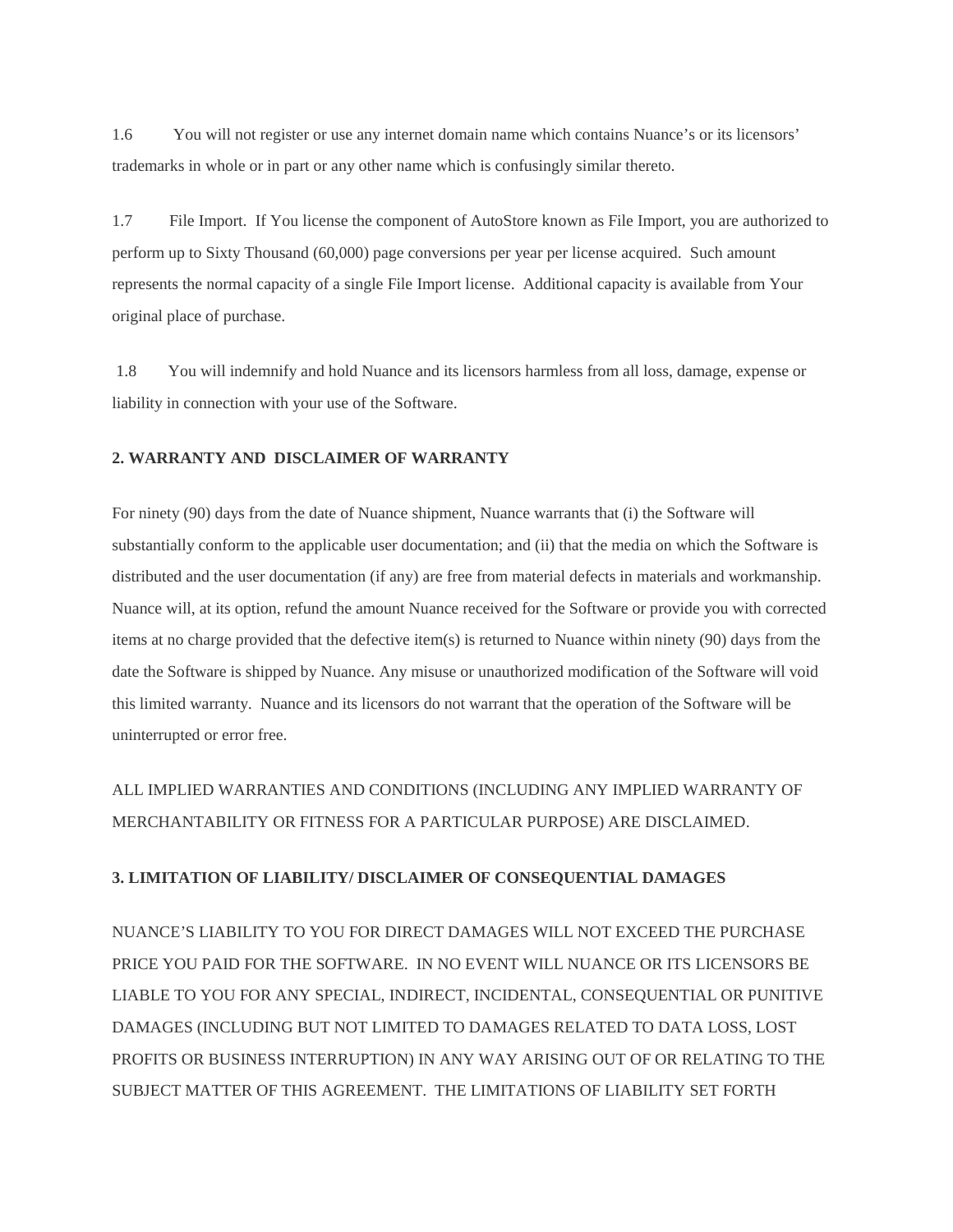HEREIN MAY NOT APPLY IN CERTAIN JURISDICTIONS AND THUS MAY NOT APPLY TO YOU; IN SUCH CASES, NUANCE'S AND ITS LICENSORS' LIABILITY HEREUNDER SHALL BE THE MINIMUM REQUIRED BY LAW.

## **4. SUPPORT**

Except where you have agreed to a support and/or maintenance agreement Nuance, Nuance and its licensors are not responsible for maintaining or helping you to use the Software, and are not required to make available to you any updates, fixes or support for the Software.

#### **5. GENERAL**

**(a) U.S. Government Restricted Rights**. The Software is provided with restricted rights. Disclosure, use or reproduction of the Software are subject to restrictions set forth in the Commercial Computer-Restricted Rights clause at Federal Acquisition Regulation 52.227-19, when applicable, or in the Department of Defense Federal Acquisition Regulations Supplement 252.227-7013, each as amended.

**(b) Force Majeure**. Except for payment obligations due hereunder, neither party shall be liable to the other for its failure to perform any of its obligations hereunder during any period in which such performance is delayed by circumstances beyond its reasonable control (including, but not limited to, work stoppages, fires, civil disobedience, war, terrorist attacks, Acts of God and similar occurrences), provided that the party experiencing such delay promptly notified the other party of the delays, reasonably attempts to mitigate the effect of such circumstances, and promptly resumes performance as soon as reasonably possible.

**(c) Waiver**. No delays or failure by Nuance to exercise any right or remedy will operate as a waiver thereof. No waiver of any of the provisions of this Agreement for a particular situation shall be deemed or constitute a permanent waiver of such provision for any other situation, not shall such waiver constitute a waiver for the same situation if it should recur.

**(d) Severability**. If any provision of this Agreement is held invalid by any law, rule, order or regulation of any government, or by the final determination of any state or federal court, such invalidity will not affect the enforceability of any other provisions not held to be invalid.